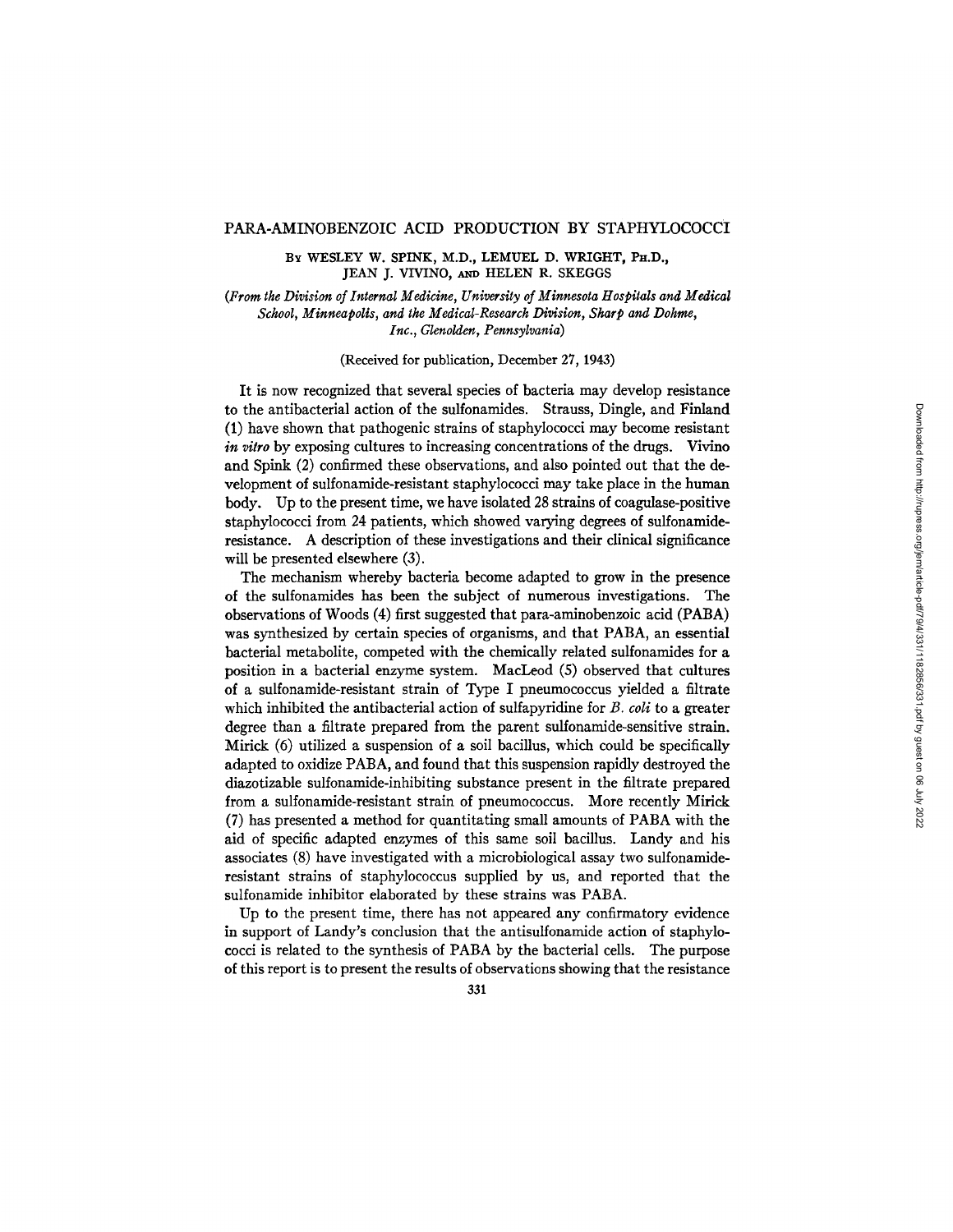of staphylococci is closely related quantitatively to the production of PABA by the bacteria.

### *Methods and Materials*

Throughout the present study Gladstone's (9) water clear synthetic medium has been utilized in which the presence of sulfonamide inhibitors has been reduced to a minimum. The preparation of this medium is described elsewhere (3). The standard test used for detecting sulfonamide-resistant staphylococci was as follows: Strains to be tested were grown for several generations in the synthetic medium to insure against contamination by any sulfonamide-inhibiting materials.  $0.1 \text{ cc}$  of a  $10^{-3}$ dilution of a 24 hour culture in synthetic medium was added to a series of tubes containing 10 cc. of the medium with varying concentrations of sodium sulfathiazole. Under these conditions the total number of bacteria added varied between 40,000 and 180,000. Sodium sulfathiazole was selected because repeated observations with the described standard test had shown this compound to inhibit growth of the staphylococci to a greater degree than either sulfanilamide, or the sodium salts of sulfapyridine, sulfadiazine, and sulfamerazine. After 48 hours of incubation at 37°C., bacterial growth was ascertained and expressed in terms of turbidity with the use of the Evelyn photoelectric colorimeter.

Ten sulfonamide-resistant and 5 non-resistant strains of staphylococci, all coagulase-positive and isolated from patients, were used in an attempt to obtain a diazotizable substance produced by the bacteria. 10 cc. of the synthetic medium was seeded with 0.1 cc. of a  $10^{-3}$  dilution of a 24 hour culture, and then incubated at  $37^{\circ}$ C. for 96 hours. Supernatants of the cultures were prepared by adding trichloracetic acid to a final concentration of 1.5 per cent and then centrifuging the contents. The colorimetric method of Bratton and Marshall (10) was used to determine the amount of diazotizable material present in the supernatants, utilizing a standard PABA prep $r_{\text{aration}}$  aration as a control.<sup>1</sup> The intensity of the color was measured with the Evelyn photoelectric colorimeter.

A culture of an aerobic soil bacillus capable of being adapted to oxidize PABA, thus preventing the development of a diazo color, was obtained through the courtesy of Dr. George S. Mirick of the Hospital of The Rockefeller Institute for Medical Research. At the suggestion of Dr. Mirick, the bacillus was grown for approximately 24 hours in 200 cc. of veal infusion broth, pH 7.8, in each of two flasks. One flask contained only the inoculated medium, and the second had 20 mg. per 100 cc. of pure PABA added. When maximum growth was obtained the bacterial cells were washed with phosphate buffer, pH 7.8. The washed cells, concentrated in about 10 cc. of phosphate buffer, were shaken for 30 minutes with the previously described supernatants, a sample of which had given a diazo color reaction. The cells were similarly exposed to a solution containing a known quantity of pure PABA. Immediately thereafter, the diazo test was performed with the treated supernatants. The same procedure was carried out with cells not grown in the presence of PABA.

To test the antisulfonamide action of sulfonamide-resistant and sulfonamide-

<sup>1</sup> Pure PABA was kindly supplied by Dr. D. F. Robertson of Merck & Co., Inc.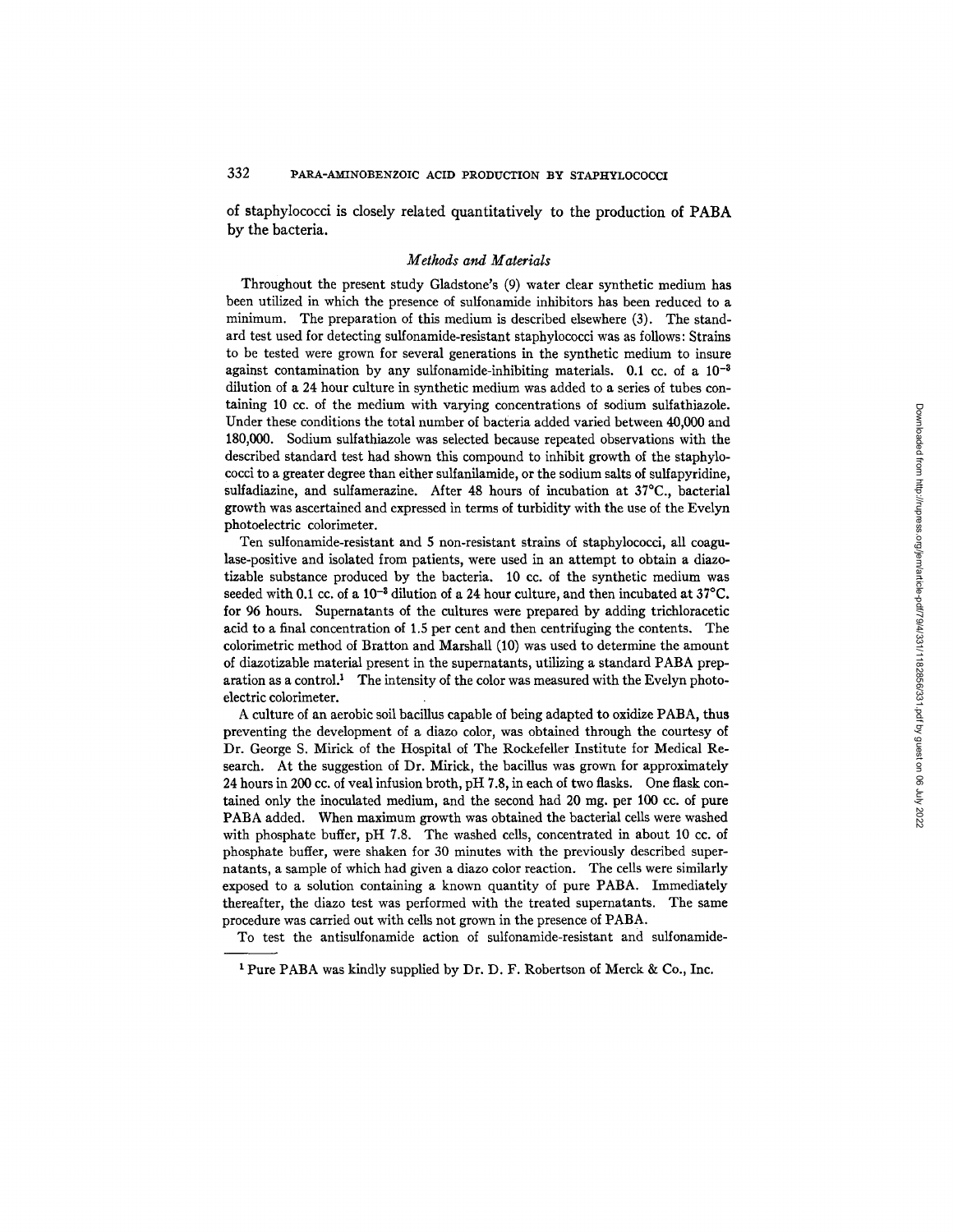sensitive strains of staphylococci, filtrates were prepared from the representative strains by passing 72 hour cultures in synthetic medium through a Seitz filter. The amount of diazotizable substance in each filtrate was quantitated by the diazo reaction. The inhibitory effect of the filtrates upon the bacteriostatic action of sodium sulfathiazole was determined by adding to a series of tubes 1 cc. of the filtrate and 9 cc. of the synthetic medium containing the previously described standard inoculum of a sulfonamide-sensitive strain of staphylococcus. Varying concentrations of sodium sulfathiazole were then added to each of the tubes. A control series of tubes contained varying amounts of pure PABA instead of the filtrates. The amount of PABA used was that amount in solution which gave approximately the same diazo reaction as the bacterial filtrates. The contents of the tubes were incubated for 48 hours at 37°C.

Attempts were made by two of us to identify the diazotizable substance produced by the staphylococci as being PABA by employing the microbiological assay described by Lewis (11). Repeated failures were ascribed to a chemical contamination of the control medium, possibly by PABA or other growth-stimulating substances for the test organism, *Lactobacillus arabinosus* 17-5. More desirable results were obtained in a second laboratory by utilization of the assay method of Landy and Dicken (12). Material was prepared with the synthetic medium at Minneapolis and sent to Glenolden for assay by the other two authors of the present paper. In the first series of observations, filtrates prepared by Berkefeld filtration were assayed. 5 cc. of each sample was autoclaved at 15 pounds pressure for 15 minutes with 5 cc. of 0.2 N NaOH, and then neutralized with 0.2 N HC1. *Acetobacter suboxydans,* as modified by the addition of purines and pyrimidines (13), was employed. The medium and three sulfonamide-resistant strains (605, 611, and 620) were assayed at levels of 0.02 to 0.10 cc. of the original filtrate. The standard curve embraced a range of 0.005 to 0.5 microgram of PABA. Incubation was carried out for 48 hours at 30°C. Turbidity of the cultures, measured with the aid of the Klett-Summerson photoelectric colorimeter, was taken as an index of growth. Two other series of assays were made according to the method of Lewis (11). 1 cc. of each sample was autodaved with 10 cc. of a 1 N NaOH at  $13\frac{1}{2}$  pounds pressure for 30 minutes, and then neutralized with 1 N **HC1.** The sulfonamide-resistant cultures were assayed at levels of 0.0005 to 0.0025 cc. of the original sample, while the sulfonamide-sensitive strains were assayed at levels of 0.005 to 0.05 cc. The standard curve covered a range from 0.0001 to 0.0010 microgram of PABA. The basal medium was prepared according to the directions of Lewis. A 24 hour culture of *Lactobacillus arabinosus* 17-5, grown in a medium free of PABA, was used as the inoculum. Titration of the acid produced during 72 hours' incubation at 30°C. was used as a measure of the response of the organism to PABA.

#### RESULTS

*Diazotizable Substance Produced by Staphylococci and Its Relationship to Sulfonamide Resistance.--The* results of the inhibitory effect of sodium sulfathiazole upon the growth of 15 strains of staphylococci are presented in Table I. It is to be noted that the growth of 5 strains was completely inhibited by a concentration of less than 1 mg. per 100 cc. of sodium sulfathiazole, whereas the inhibition of 10 resistant strains was only accomplished with a concentra-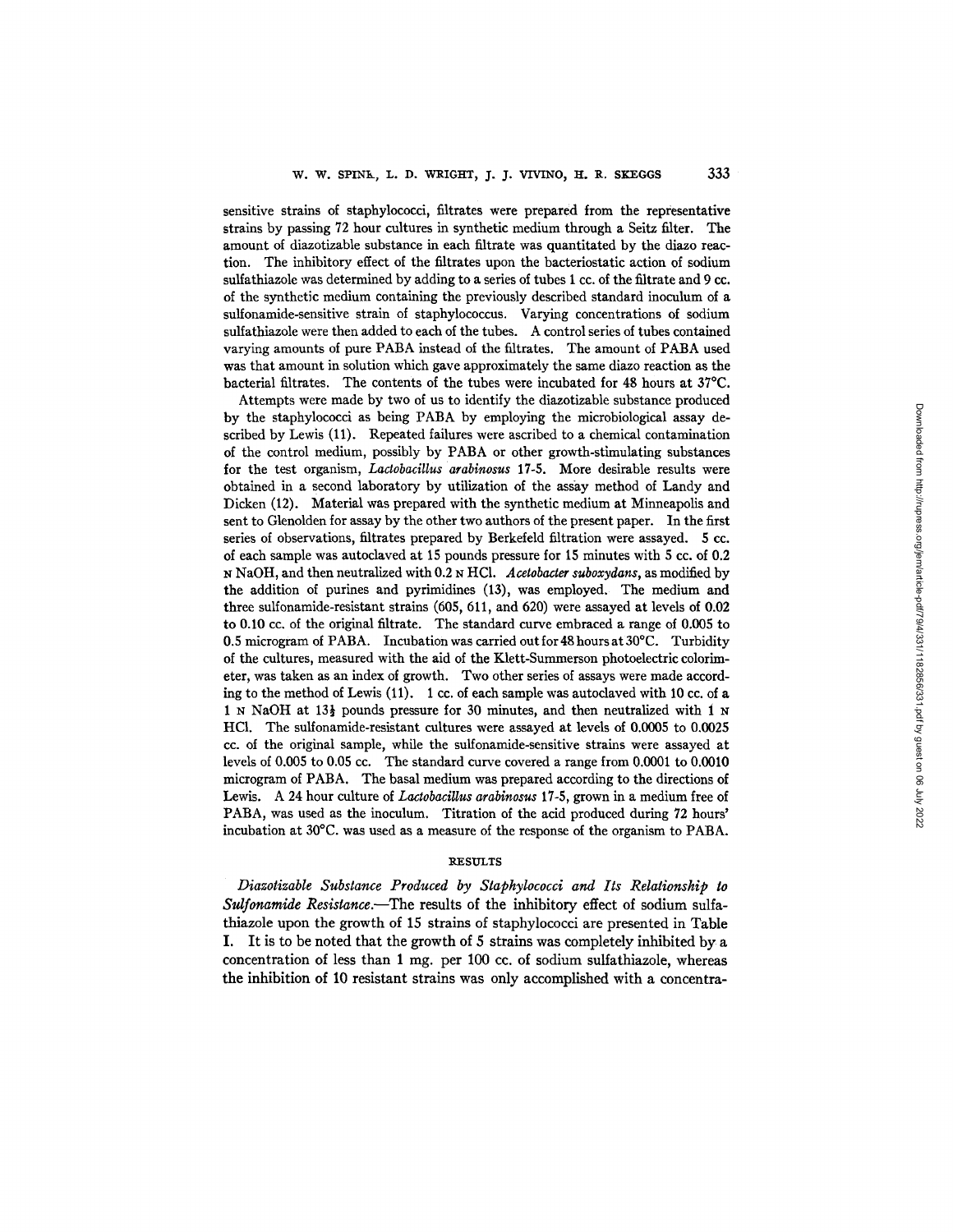tion of 200 mg. or more of the sulfonamide per 100 cc. of culture medium. The amount of diazotizable substance found in the supernatants of the cultures of the 15 strains was also compared with the resistance of the organisms to the action of sodium sulfathiazole. An aqueous solution of pure PABA was used as a control in quantitating the diazo reaction. Supernatants of the cultures were used instead of filtrates free of organisms since the end results were the same with both preparations, and supernatants were obtained with greater ease than

| 'ABL<br>H. |  |
|------------|--|
|------------|--|

*Diazotlnable Substance in Supernatants of Non-Resistant and Sulfonamide-Resistant Strains of Staphylococci Grown for 96 Hours at 37~C.* 

| Strain No.            | Diazotizable substance         | Minimal concentration of<br>sodium sulfathiazole<br>completely inhibiting growth |  |  |
|-----------------------|--------------------------------|----------------------------------------------------------------------------------|--|--|
|                       | micrograms of PABA per 100 cc. | mg. per 100 cc.                                                                  |  |  |
| Non-resistant strains |                                |                                                                                  |  |  |
|                       | Less than 10                   | Less than 1                                                                      |  |  |
| 14                    | $\epsilon$<br>66<br>10         | $\epsilon\epsilon$<br>66                                                         |  |  |
| 104                   | 66<br>66<br>10                 | "<br>66                                                                          |  |  |
| 718                   | 66<br>"<br>10                  | "<br>"                                                                           |  |  |
| 720                   | 66<br>$^{16}$<br>10            | "<br>66<br>1                                                                     |  |  |
| Resistant strains     |                                |                                                                                  |  |  |
| 604                   | 76                             | 200                                                                              |  |  |
| 605                   | 68                             | 250                                                                              |  |  |
| 606                   | 56                             | 200                                                                              |  |  |
| 610                   | 86                             | 200                                                                              |  |  |
| 611                   | 124                            | 200                                                                              |  |  |
| 612                   | 96                             | 200                                                                              |  |  |
| 613                   | 78                             | 200                                                                              |  |  |
| 614                   | 92                             | 200                                                                              |  |  |
| 615                   | 80                             | 200                                                                              |  |  |
| 616                   | 78                             | 200                                                                              |  |  |

were the filtrates. As shown in Table I, the sulfonamide-sensitive strains produced less than 10 micrograms per 100 cc. of diazotizable material, expressed in terms of PABA. On the other hand, the sulfonamide-resistant strains produced from five to slightly over ten times as much of the substance. It should be emphasized that the color reaction cannot be measured accurately with the Bratton-Marshall technique when the concentration is below 10 micrograms per 100 cc. Nevertheless, the results show a marked difference in the amount of diazotizable substances produced by these two groups of staphylococci.

*Effect of a Soil Bacillus (Mirick), Specifically Adapted to Oxidize PABA, upon*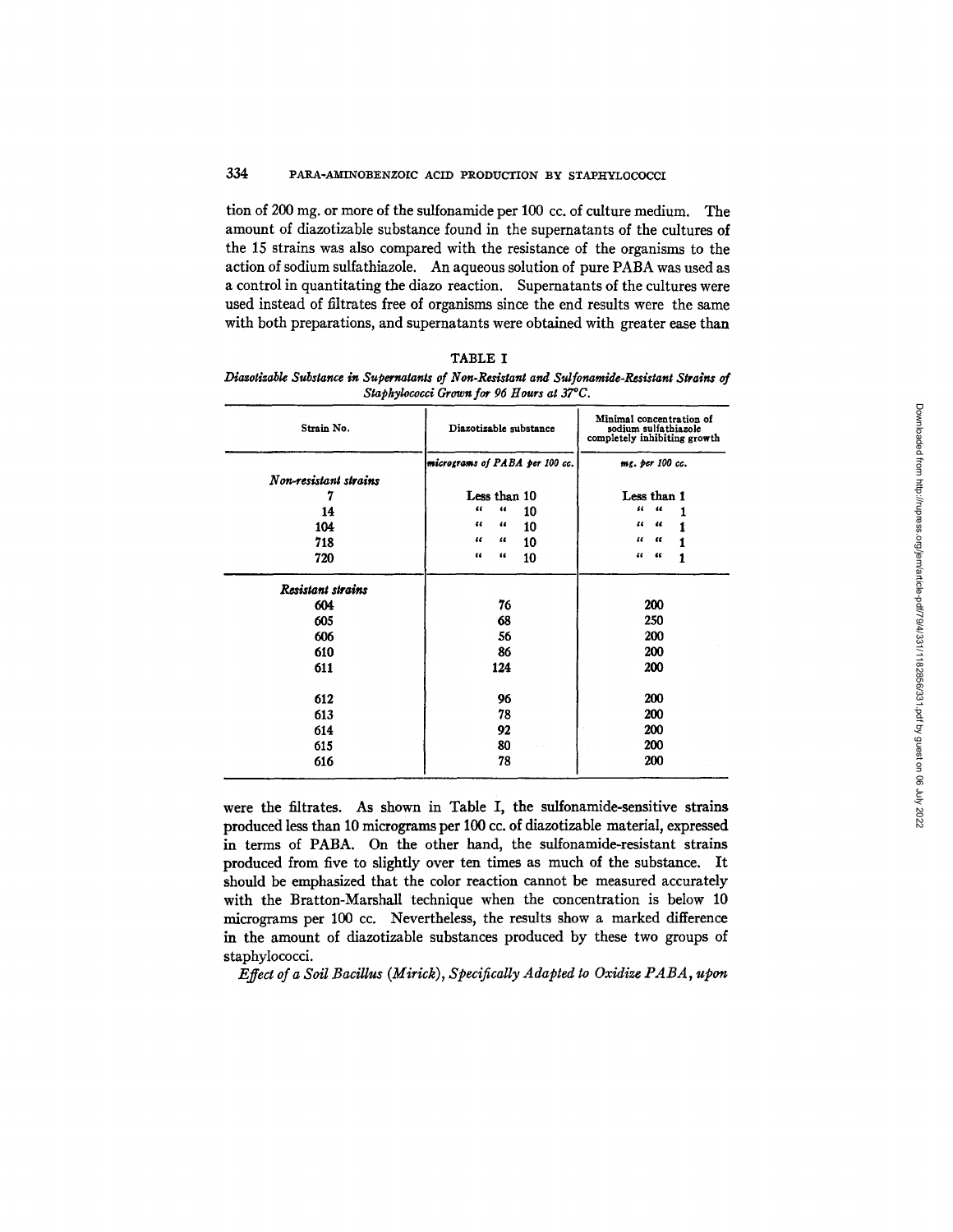*the Diazotizable Substance.--After* the supernatants of the 15 cultures of staphylococci had each been exposed to the soil bacillus, according to the method previously described, no diazo reaction could be developed. Control samples of supernatants similarly treated with the parent strain of Mirick's soil bacillus, which had not been adapted to oxidize PABA, produced the typical diazo color. This is further evidence that the diazotizable material formed by staphylococci is PABA.

*Effect of Bacteria-Free Filtrates of Non-Resistant and Sulfonamide-Resistant Strains of Staphylococci upon the Antistaphylococcic Action of Sodium Sulfathiazole.--Filtrates* prepared from both sulfonamide-sensitive and sulfonamideresistant strains of staphylococci inhibited the bacteriostatic action of sodium sulfathiazole for strains whose growth was readily inhibited by the drug.

| <b>ABLE</b> |  |
|-------------|--|
|-------------|--|

*A ntisulfonamide Effect of Filtrates of Non-Resistant and Resistant Strains of Staphylococci, and of P A B A , upon A nticta phylococcic Action of Sodium Sul fathlazole* 

| Test material                                                        |      | Concentration of sodium sulfathiazole, mg. per 100 cc. |     |     |          |      |      |      |       |
|----------------------------------------------------------------------|------|--------------------------------------------------------|-----|-----|----------|------|------|------|-------|
|                                                                      |      | 0.1                                                    | 0.5 | 1.0 | 5.0      | 10.0 | 25.0 | 50.0 | 100.0 |
| Non-resistant strain 14                                              |      |                                                        |     | 0   | $\bf{0}$ | 0    | 0    | 0    | ŋ     |
| Non-resistant strain 14 plus filtrate<br>of non-resistant strain 14. |      |                                                        |     |     |          |      |      | 0    | O     |
| Non-resistant strain 14 plus filtrate<br>of resistant strain 605     | $4+$ |                                                        |     |     |          |      |      |      |       |
| Non-resistant strain 14 plus 0.27<br>mg. per 100 cc. PABA            |      |                                                        |     |     |          |      |      |      |       |

 $+$  = minimum growth.  $4+$  = maximum growth.

The results of a representative experiment are shown in Table II. The growth of strain 14 was inhibited completely by 1 mg. per 100 cc. of sodium sulfathiazole, while the growth of strain 605 required a concentration of 250 mg. of the sulfonamide. It is of interest to observe that the filtrate of strain 14 inhibited the antistaphylococcic action of the sulfathiazole for this same strain. Reference to Table I shows that this strain produced relatively small amounts of the diazotizable material. The filtrate of the sulfonamide-resistant strain 605 produced a much more marked inhibition of the sulfonamide activity for strain 14. In quantitating the diazo reaction of the filtrate of strain 605, it was calculated that the diazotizable substance represented approximately 0.27 mg. per 100 cc. of PABA. This concentration of PABA acted to inhibit bacteriostasis by sulfathiazole nearly as markedly as did the filtrate of strain 605.

*Microbiological Assay of Staphylococcic Filtrates for PABA (Method of Landy*  and Dicken).--In the first series of assays, the filtrates of two sulfonamidesensitive strains of staphylococci and three strains resistant to sulfonamide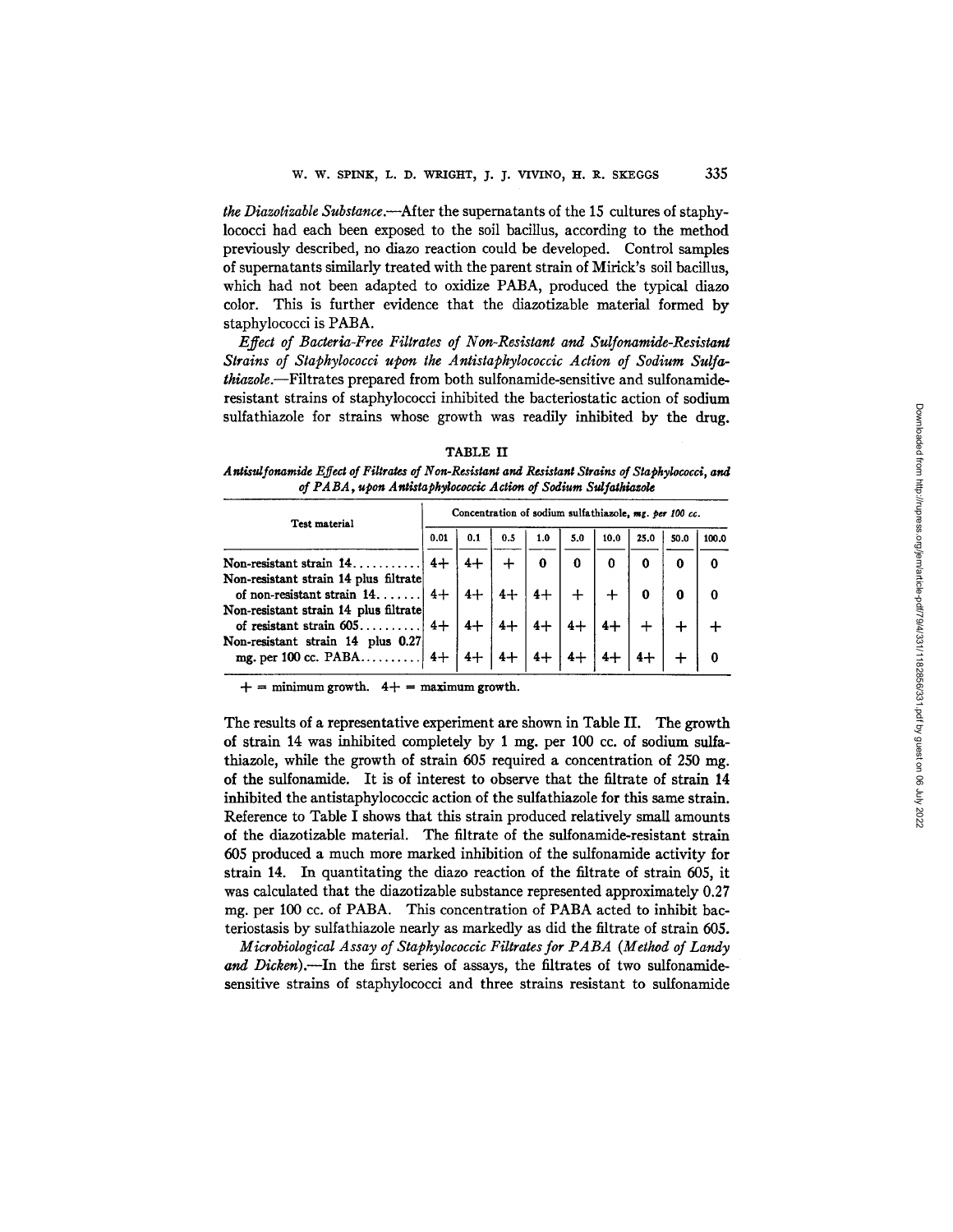activity were investigated. As a control, the amount of active material in the synthetic medium was determined. The results are given in Table III. Slight growth stimulation was found to occur in the uninoculated synthetic medium. The 3 sulfonamide-resistant strains produced approximately 30 to 40 times the PABA produced by the 2 sulfonamide-sensitive strains. For comparison, Table III also includes the concentration of sodium sulfathiazole required to inhibit completely the growth of each strain of staphylococcus.

*Comparative Microbiological Assay of PABA in Cell-Free Filtrates and in the Medium with Staphylococci Present (Method of Lewis).*-Since the first series was carried out with the filtrates of staphylococcic cultures, there existed the possibility that a portion of the PABA had been removed in the process of

| <b>PABA</b>            | Minimal concentration of<br>sodium sulfathiazole<br>completely inhibiting growth |
|------------------------|----------------------------------------------------------------------------------|
| micrograms per 100 cc. | mg. per 100 cc.                                                                  |
| 0.26                   |                                                                                  |
| 0.88                   | Less than 1                                                                      |
| 0.75                   | 66<br>$\overline{\phantom{a}}$                                                   |
| 26                     | 250                                                                              |
| 32                     | 200                                                                              |
| 25                     | 200                                                                              |
|                        |                                                                                  |

### TABLE III

*PABA Content of Staphylococcic Filtrates (Metkod of Landy and Dicken), As Compared wltk the Concentration of Sodium Sul fatklanole Required to Inhibit in Vitro Growth of the Cultures* 

\* Non-resistant to sulfonamide action.

Resistant to sulfonamide action.

filtering the cultures through the Berkefeld candles. Therefore, a second series of assays was made in which the amount of PABA was determined simultaneously in cell-free filtrates and in the medium containing the fully grown cells. These results are presented in Table IV. Both preparations yielded the same amount of PABA. In the light of these findings, there appeared to be no advantage in assaying cell-free filtrates for PABA, and in subsequent determinations, the original medium with the fully grown cells was utilized. It is to be noted that the values of PABA obtained with the method of Lewis were considerably greater than those obtained with the method of Landy and Dicken. In addition, the yield of PABA was much greater with the sulfonamide-resistant strains of staphylococci in comparison with the non-resistant strains.

*Comparison of PABA Production by Staphylococci (Method of Lewis) with the Concentration of Sodium Sulfathiazole Required to Inhibit the in Vitro Growth*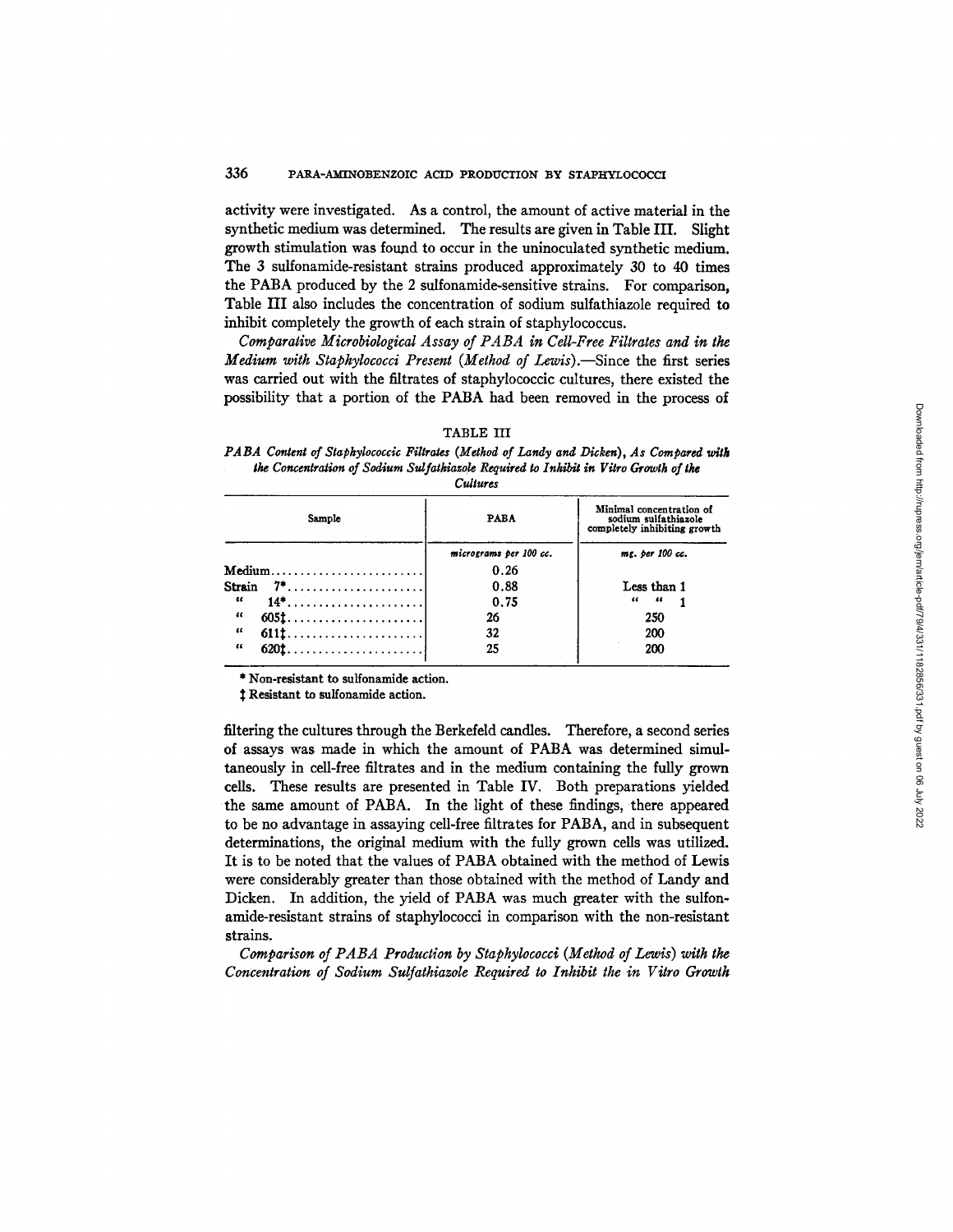## TABLE IV

Comparative Assay of PABA (Method of Lewis) with Cell-Free Filtrates and with the Original *Culture Medium Containing Staphylococci* 

| Strain and material assayed | <b>PABA</b>            | Minimal concentration of<br>sodium sulfathiazole<br>completely inhibiting growth |  |  |
|-----------------------------|------------------------|----------------------------------------------------------------------------------|--|--|
|                             | micrograms per 100 cc. | mg. per 100 cc.                                                                  |  |  |
|                             | 1.7                    | Less than 1                                                                      |  |  |
|                             | 1.8                    | $\alpha = \alpha$                                                                |  |  |
|                             | 1.1                    | "<br>$\epsilon$                                                                  |  |  |
|                             | 1.1                    | $\epsilon$<br>"                                                                  |  |  |
| $7c$ -cellst                | 130                    | 50                                                                               |  |  |
| $7c$ —filtratet             | 130                    | 50                                                                               |  |  |
|                             | 57                     | 75                                                                               |  |  |
| $604 -$ " $1$               | 200                    | 200                                                                              |  |  |
| $605 -$                     | 170                    | 250                                                                              |  |  |

**\*** Non-resistant to sulfonamide action.

 $‡$  Resistant to sulfonamide action.

## TABLE V

*Comparison of PABA Production by Staphylococci (Method of Lewis) with the Concenlralion of Sodium Sulfathiazole Required to Inhibit in Vitro Growth of the Cultures* 

| Strain | <b>PABA</b>            | Minimal concentration of<br>sodium sulfathiazole<br>completely inhibiting growth |
|--------|------------------------|----------------------------------------------------------------------------------|
|        | micrograms per 100 cc. | mg. per 100 cc.                                                                  |
| $14*$  | 4.5                    | Less than 1                                                                      |
| $104*$ | 3.5                    | 1                                                                                |
| $715*$ | 6.1                    | 1                                                                                |
| $716*$ | 4.6                    | 1                                                                                |
| $717*$ | 5.1                    | 1                                                                                |
| $724*$ | 7.8                    | $\mathbf{1}$                                                                     |
| $727*$ | 3.5                    | $\mathbf{1}$                                                                     |
| 14C‡   | 30                     | 75                                                                               |
| 116‡   | 30                     | 20                                                                               |
| 1171   | 33                     | 5                                                                                |
| 604t   | 240                    | 200                                                                              |
| 605‡   | 460                    | 250                                                                              |
| 606‡   | 30                     | 200                                                                              |
| 611‡   | 140                    | 200                                                                              |
| 616‡   | 210                    | 200                                                                              |
| 619‡   | 220                    | 40                                                                               |
| 628‡   | 65                     | 200                                                                              |
| 629‡   | 220                    | 10                                                                               |

**\*** Non-resistant to sulfonamide action.

Resistant to sulfonamide action.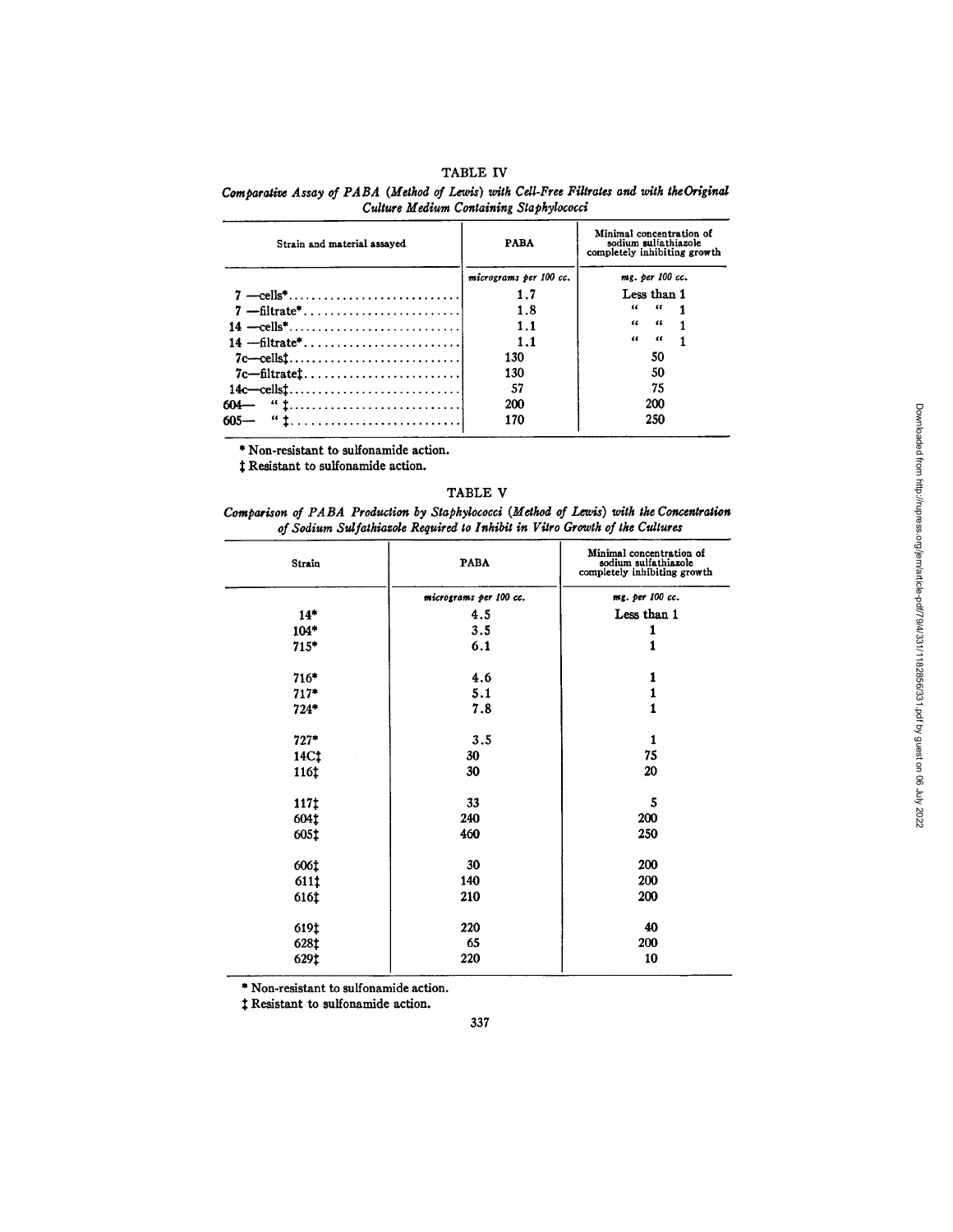*of the Cultures.--The* third series of assays was accomplished with 18 strains of staphylococci, 7 of which were considered sensitive to the *in vitro* action of sodium sulfathiazole while the remaining 11 were resistant. Lewis' method for assaying PABA was utilized. In the preparation of the samples, the cells were not removed from the culture medium. The comparative results are shown in Table V. It is obvious that the sulfonamide-sensitive strains produced less PABA than the resistant strains. However, the results obtained with the resistant strains were inconstant. In several instances, the production of PABA could not be directly correlated with the *in vitro* resistance of the organisms to sodium sulfathiazole. As examples, strain 606 produced only 0.30 microgram of PABA per cc., and yet a concentration of 200 mg. of sodium sulfathiazole per 100 cc. was required to inhibit completely the growth of this organism. Similar results were obtained with strain 628. On the other hand, strains 604, 611, and 616 produced larger amounts of PABA and required only the same amount of the sulfonamide to inhibit their growth. These inconsistencies will be discussed. It is of interest that the most resistant strain (605) yielded the highest assay of PABA.

## DISCUSSION

The foregoing data offer further evidence that the development of sulfonamide-resistant strains of staphylococci is related quantitatively to the production of PABA by this species of bacteria. Nevertheless, this does not rule out the possibility that another mechanism or other mechanisms may be involved in the development of such resistance. The inconstant results which we have obtained with two different methods of assaying PABA merit comment. It is believed that these discrepancies are associated with several sources of error which are inherent in any biological assay, particularly those relating to the assay of PABA. As Mirick (7) has pointed out, there may be substances closely related chemically to PABA which may stimulate growth of the test organism. Furthermore, when substances of unknown composition are supplied to a medium deficient for promoting growth, factors unrelated to the one of specific interest may activate growth. Finally, organisms may adapt themselves to grow in a deficient medium. These alterations in biological activity may be so slight that they cannot be detected readily. The difficulties encountered in assaying PABA in an unknown mixture may be resolved by applying the technique described by Mirick (7) in which a soil bacillus may be specifically adapted to oxidize PABA. According to Mirick, the specific adaptive enzymes of this bacillus can be used to identify as little as 10 micrograms of PABA.

#### **SUMMARY**

1. Strains of staphylococci produce diazotizable materials which can be converted to a dye, and the intensity of the color reaction can be quantitated